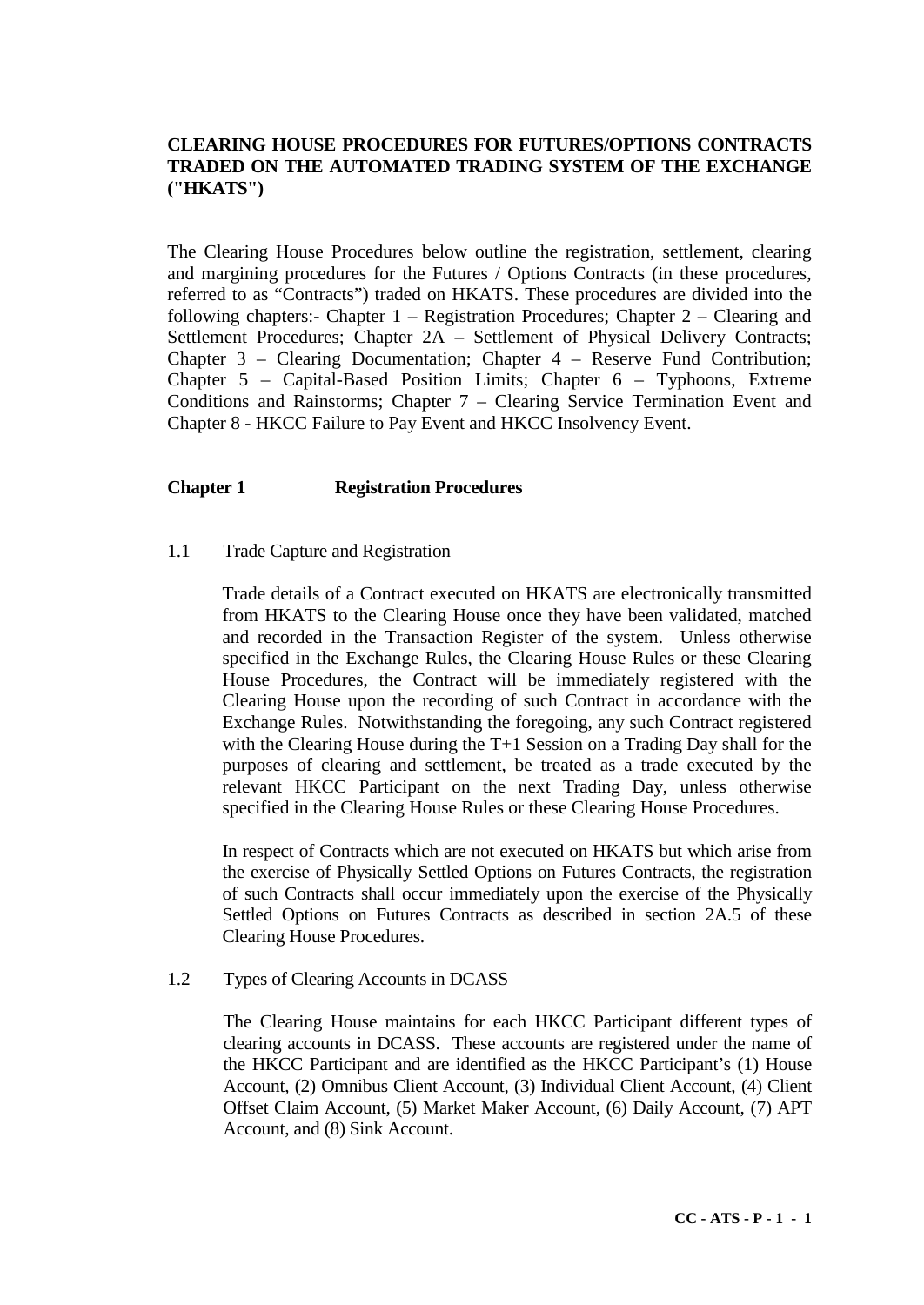### *1.2.1 House Account*

The House Account is for the recording of an HKCC Participant's proprietary trades and positions. Positions in the House Account are maintained and margined on a net basis.

### *1.2.2 Omnibus Client Account*

The Omnibus Client Account is for the recording, on an omnibus basis, of trades and positions of Clients of an HKCC Participant. Positions in the Omnibus Client Account are maintained and margined on a gross basis. Unless the Clearing House determines otherwise, the Omnibus Client Account shall be prescribed as the default account for trades of an HKCC Participant that are without account designation or with incomplete or invalid account information except that trades of a Market Maker that are with incomplete or invalid account information shall be defaulted to its Market Maker Account in DCASS.

## *1.2.3 Individual Client Account*

In order to facilitate net margining on positions of a Client of an HKCC Participant, the Clearing House (upon the request of an HKCC Participant) may, in its absolute discretion, establish and maintain one or more Individual Client Accounts for the HKCC Participant. The Clearing House may prescribe a maximum number of Individual Client Accounts for an HKCC Participant. The Individual Client Account is for the recording, on an individual Client basis, of trades and positions of a Client of an HKCC Participant. Positions in an Individual Client Account are maintained and margined on a net basis. HKCC Participants shall ensure that all trades and positions maintained in an Individual Client Account belong to one Client only and such trades and positions are not held by a Client operating an Omnibus Account.

### *1.2.4 Client Offset Claim Account*

Upon the request of an HKCC Participant, the Clearing House may, in its absolute discretion, establish and maintain one or more Client Offset Claim Account(s) for the HKCC Participant. The Client Offset Claim Account is for recording positions of individual Clients of an HKCC Participant which are of an offset nature. Positions in each portfolio for offset claim must belong to the same Client and no positions of a Client may be allocated to the Client Offset Claim Account except with the Client's prior consent. Positions in the Client Offset Claim Account are maintained on a gross basis but margined on a net basis. HKCC Participants shall ensure that all positions maintained in the Client Offset Claim Account for margin offset can be reconciled with their internal records.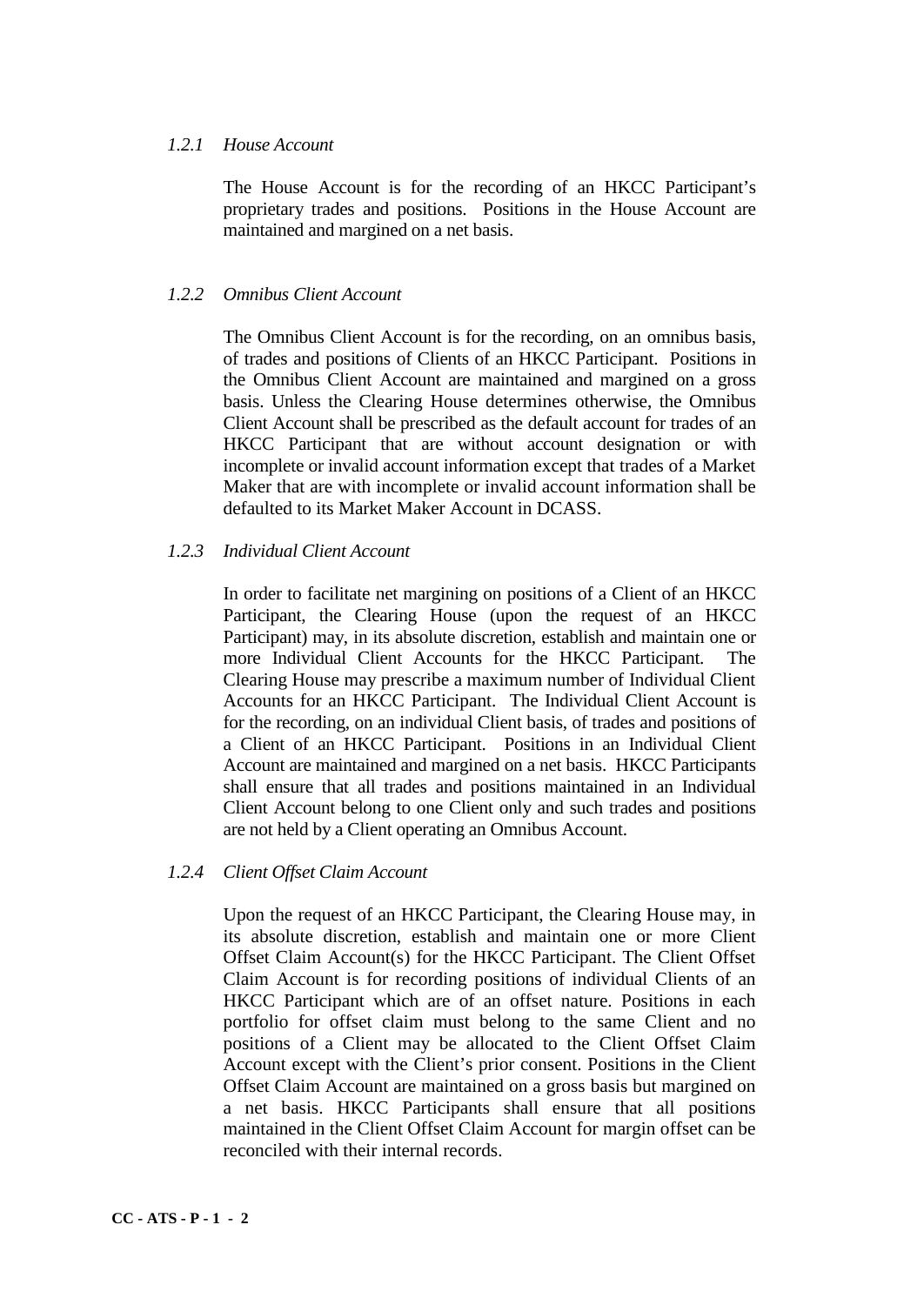## *1.2.5 Market Maker Account*

The Market Maker Account is for the recording of trades and positions arising from market making activities conducted by an HKCC Participant itself or under any market making arrangement of the HKCC Participant. Positions in a Market Maker Account are maintained and margined on a net basis. For this purpose, "market making activities" and "market making arrangement" shall include "liquidity providing activities" and "liquidity providing arrangement" in relation to an HKCC Participant appointed by the Exchange to provide liquidity as referred to in the Exchange Rules, unless the Exchange otherwise specifies.

# *1.2.6 Daily Account*

The Daily Account serves as an account to which trades can be transferred on a temporary basis for average price trade calculation or other purposes prescribed by the Clearing House from time to time. Trades and positions in the Daily Account are treated for all purposes as trades and positions belonging to the House Account with the exception that positions recorded in the Daily Account will be maintained on a gross basis up to the System Input Cutoff Time. An HKCC Participant shall transfer all trades in its Daily Account to its other accounts in DCASS (other than the Sink Account) prior to the System Input Cutoff Time. Any trades and positions remaining in the Daily Account after the System Input Cutoff Time will be automatically transferred to the Sink Account of the HKCC Participant.

## *1.2.7 Sink Account*

The Sink Account is for the recording of trades and positions automatically transferred from the Daily Account as referred to in section 1.2.6 above. Trades and positions in the Sink Account are treated for all purposes as trades and positions belonging to the House Account with the exception that positions in the Sink Account will be maintained and margined on a gross basis, separate from the House Account. An HKCC Participant shall transfer all trades and positions in its Sink Account to its other accounts in DCASS (other than the Daily Account).

## *1.2.8 APT Account*

The APT Account serves as an account to which a selected group of trades can be transferred on a temporary basis for the purpose of performing average price trade calculation. No positions will be recorded or maintained in the APT Account.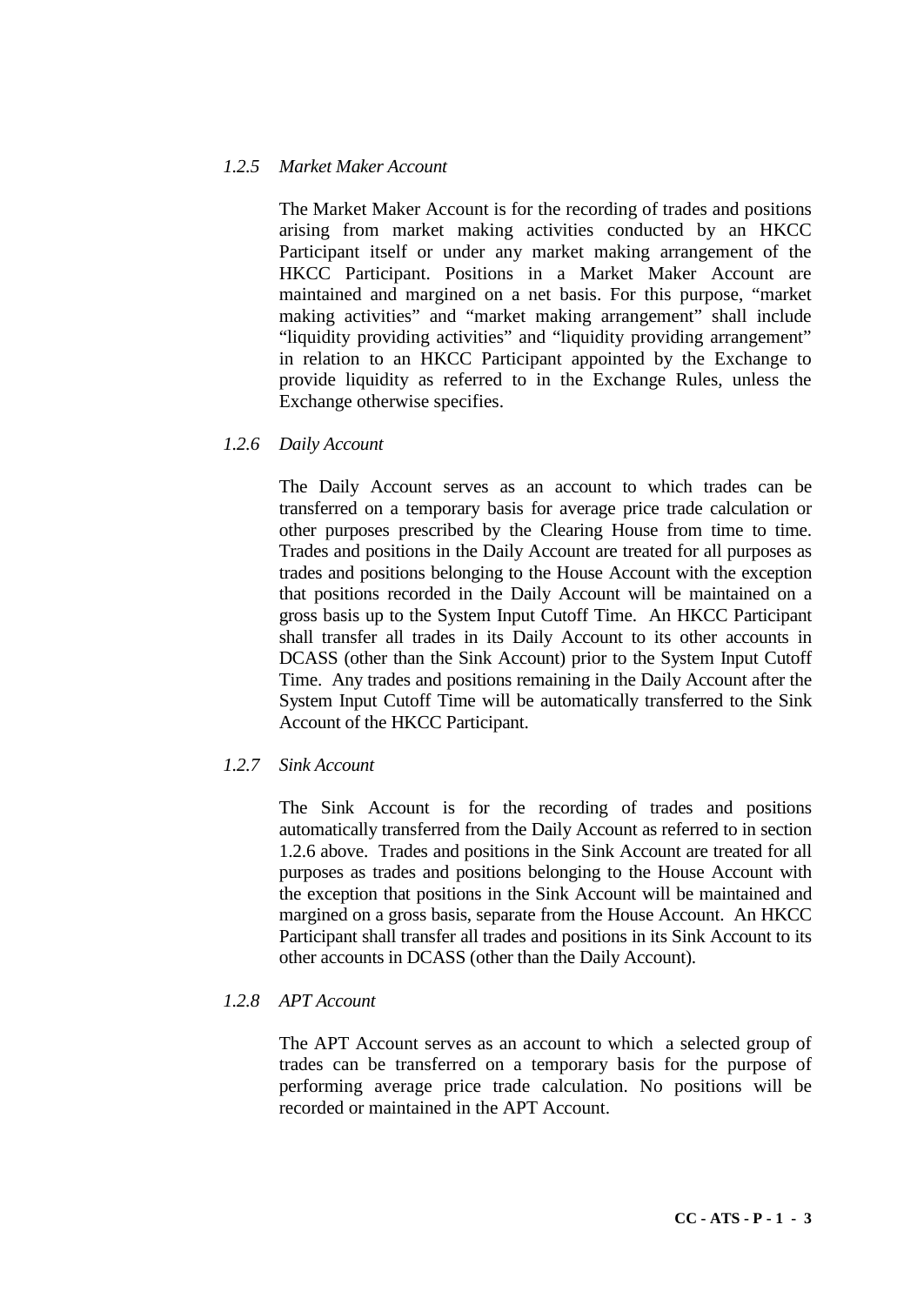Any request for the opening, maintenance or termination of accounts shall be made by an HKCC Participant to the Clearing House in such manner and using such form as may be prescribed by the Clearing House from time to time. The Clearing House may in its absolute discretion accept or reject any account opening and maintenance request.

### 1.3 Types of Clearing Accounts in CCMS

Transactions of an HKCC Participant with HKCC in respect of its delivery or redelivery of collateral, whether cash or non-cash, are referred to as "collateral movement transactions" for the purpose of this section.

The Clearing House maintains for each HKCC Participant different types of clearing accounts in CCMS for recording collateral movement transactions between that HKCC Participant and the Clearing House. These accounts are registered in the name of the HKCC Participant and are identified as the HKCC Participant's (1) House CCMS Collateral Account, (2) Client CCMS Collateral Account(s), and (3) Market Maker CCMS Collateral Account(s). Each of these accounts is mapped with one or more clearing accounts of the HKCC Participant in DCASS. For the purposes of the Clearing House Rules and these Clearing House Procedures, the term CCMS Collateral Account will mean the House CCMS Collateral Account, Client CCMS Collateral Account(s) and Market Maker CCMS Collateral Account(s) unless otherwise specified or the context requires otherwise.

Unless otherwise specified by the Clearing House or an HKCC Participant, all cash and non-cash collateral paid or delivered by the HKCC Participant to the Clearing House will be recorded in the HKCC Participant's CCMS Collateral Account as General Collateral and will be eligible for use as cover for the HKCC Participant's Clearing House margin liabilities and outstanding debit in accordance with section 2.6. HKCC Participants should refer to the CCMS Terminal User Guide for a detailed description of the collateral management functions of CCMS.

### 1.4 Trade and Position Adjustment

#### *1.4.1 Trade Adjustment*

The types of trade adjustment available to an HKCC Participant include (1) internal trade transfer between different accounts of the HKCC Participant, (2) external trade transfer from an account of the HKCC Participant to an account of another HKCC Participant, (3) separation of a trade into smaller trades, (4) trade open/close adjustment and (5) grouping of separate trades into an average price trade. Unless otherwise specified in these Clearing House Procedures, HKCC Participants may directly submit trade adjustment to the Clearing House using DCASS.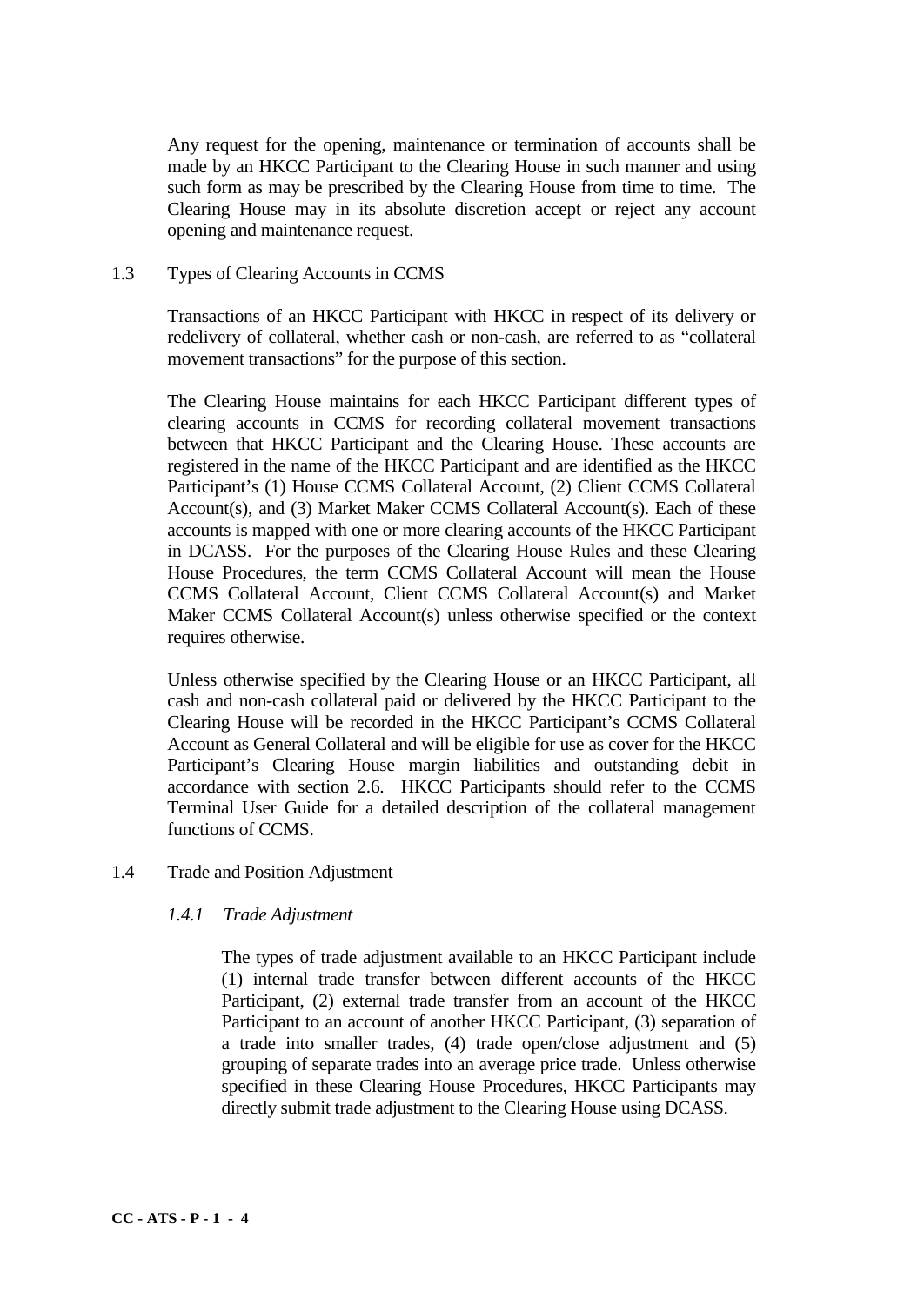For trades (other than Block Trades) executed during the T Session on a Trading Day, trade adjustment requests may be submitted at any time prior to the System Input Cutoff Time on the same Trading Day or, except for requests relating to the grouping of separate trades into an average price trade, at any time prior to the System Input Cutoff Time on the next Trading Day. For trades (other than Block Trades) executed during the T+1 Session on a Trading Day, trade adjustment requests may be submitted at any time prior to the System Input Cutoff Time on the next Trading Day.

For Block Trades executed during the T Session on a Trading Day, trade adjustment requests may be submitted at any time 30 minutes prior to the System Input Cutoff Time on the same Trading Day or 30 minutes prior to the System Input Cutoff Time on the next Trading Day. For Block Trades executed during the T+1 Session on a Trading Day, trade adjustment requests may be submitted at any time prior to the T+1 Session Cutoff Time of that T+1 Session or 30 minutes prior to the System Input Cutoff Time on the next Trading Day.

An HKCC Participant may also submit external trade transfer requests on HKATS at the time the orders are entered on HKATS. Regardless of whether the requests for external trade transfer are submitted through HKATS or DCASS, any transfer submitted must be confirmed by the receiving HKCC Participant on DCASS prior to the next System Input Cutoff Time. Any trade, the external transfer of which is not confirmed or rejected by the receiving HKCC Participant on DCASS will remain as a trade of the transferring HKCC Participant.

Trade adjustment requests in respect of a Block Trade will be rejected by the Clearing House if the Block Trade is determined by the Clearing House to be invalid for any reason. In the event that a trade adjustment request relates to the internal or external transfer of a valid Block Trade, but the trade adjustment request is subsequently determined by the Clearing House or the Exchange to be invalid for any reason (including where the transferring or receiving HKCC Participant fails to pay or otherwise satisfy any Special Block Trade Margin arising from the trade adjustment request by the prescribed time), such trade adjustment request will be rejected by the Clearing House.

Notwithstanding the foregoing, the Clearing House has the sole discretion to accept or reject any trade adjustment request of an HKCC Participant, in particular but not limited to any trade adjustment request submitted after the prescribed deadline which relates to the internal or external transfer of a Block Trade.

- *1.4.2 (deleted)*
- *1.4.3 Position Adjustment*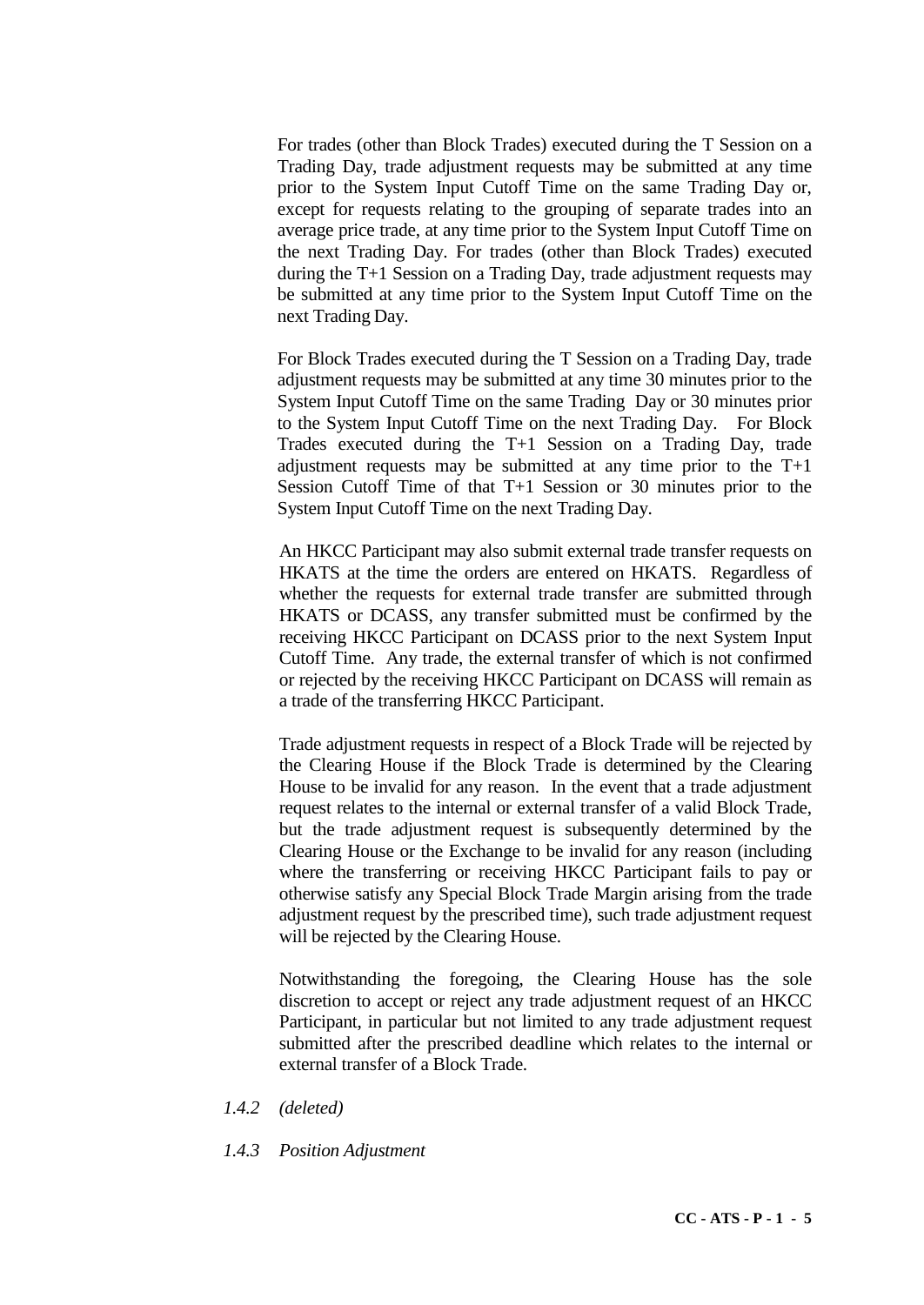The types of position adjustment available to an HKCC Participant include (1) position closing and re-opening (as more particularly described in section 1.5 below), (2) internal position transfer between different accounts of the HKCC Participant, (3) external position transfer from an account of the HKCC Participant to an account of another HKCC Participant and (4) position netting within an account. Unless otherwise specified in these Clearing House Procedures, HKCC Participants may directly submit position adjustment requests to the Clearing House using DCASS.

An HKCC Participant may submit position adjustment requests to the Clearing House at any time prior to the System Input Cutoff Time on a Trading Day and, if the T+1 Session is applicable to an Exchange Contract, position adjustment requests in respect of positions in such Exchange Contract and any other Exchange Contract which is specified in its Contract Specifications to be fungible to such Exchange Contract may also be submitted from the completion of batch processing after the T Session to any time prior to the T+1 Session Cutoff Time, except for requests relating to position closing between option series of Flexible Options and standard series which have the same underlying commodity with the same option type, Strike Price and Expiry Day ("position closing between Flexible and standard Option series"), which must be made by the HKCC Participant completing and submitting to the Clearing House the relevant form available from the HKEX website or such other channels as HKCC may from time to time notify HKCC Participants, no later than such deadlines as may be prescribed by the Clearing House from time to time and stated in the relevant form.

If the HKCC Participant wishes to have the position adjustment for position closing between Flexible and standard Option series processed on the same Trading Day, the relevant position adjustment request form must be received by the Clearing House no later than the System Input Cutoff Time on that Trading Day. If the T+1 Session is applicable, the relevant position adjustment request form received by the Clearing House after the System Input Cutoff Time but before the T+1 Session Cutoff Time will be processed by the Clearing House on the same Trading Day on a best efforts basis.

With regard to requests for external position transfers, both the transferring and receiving HKCC Participant must submit and confirm such transfer requests. Any request for external position transfer will become effective when such request has been accepted by the Clearing House. Any position the transfer of which is not confirmed by the receiving HKCC Participant or the transfer request of which is rejected by the Clearing House will remain as the position of the transferring HKCC Participant. With regard to any request for external position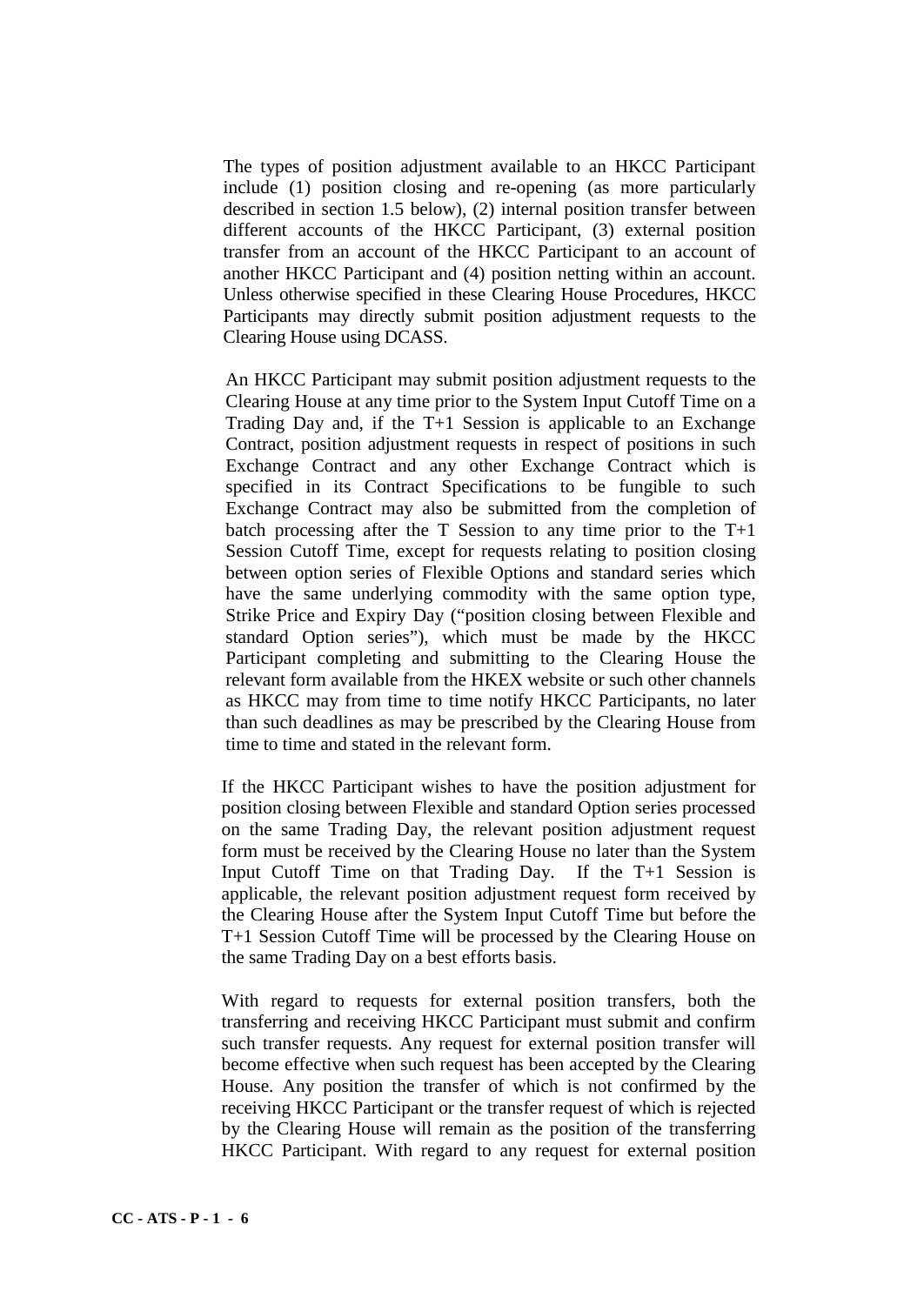transfer of positions in a Client Offset Claim Account of an HKCC Participant upon the occurrence of an event of default, the transfer must be for all, but not part, of the positions in that account.

With regard to position netting within an account, DCASS allows HKCC Participants to specify and close out any number of long and short positions in a series within any account other than the Sink Account and Daily Account.

Notwithstanding the foregoing, the Clearing House may in its absolute discretion accept or reject any position adjustment request.

1.5 Position Closing and Re-opening

Unless otherwise specified in these Clearing House Procedures, HKCC Participants may directly submit position closing and transfer requests to the Clearing House using DCASS.

### *1.5.1 Closing of Positions*

Except for position closing between Flexible and standard Option series, position close adjustments only apply to Omnibus Client Accounts as positions in Omnibus Client Accounts are maintained on a gross long and short basis, and HKCC Participants do not need to instruct the Clearing House to close positions in the House, Individual Client and Market Maker Accounts since positions in these accounts are netted automatically after the System Input Cutoff Time on each Trading Day.

The Clearing House will consider all positions in the Omnibus Client Account of an HKCC Participant as "open" positions unless the HKCC Participant instructs the Clearing House otherwise.

Except for position closing between Flexible and standard Option series, HKCC Participants wishing to close out positions in the Omnibus Client Account may submit position adjustment requests to the Clearing House at any time prior to the System Input Cutoff Time on a Trading Day and, if the T+1 Session is applicable, from the completion of batch processing after the T Session to any time prior to the T+1 Session Cutoff Time.

Except for position closing between HSI Futures and Mini-HSI Futures Contracts at the ratio of one HSI Futures Contract against five Mini-HSI Futures Contracts, for position closing between HSI Option and Mini-HSI Option Contracts at the ratio of one HSI Option Contract against five Mini-HSI Option Contracts, for position closing between HSCEI Futures and Mini-HSCEI Futures Contracts at the ratio of one HSCEI Futures Contract against five Mini-HSCEI Futures Contracts and for position closing between HSCEI Option and Mini-HSCEI Option Contracts at the ratio of one HSCEI Option Contract against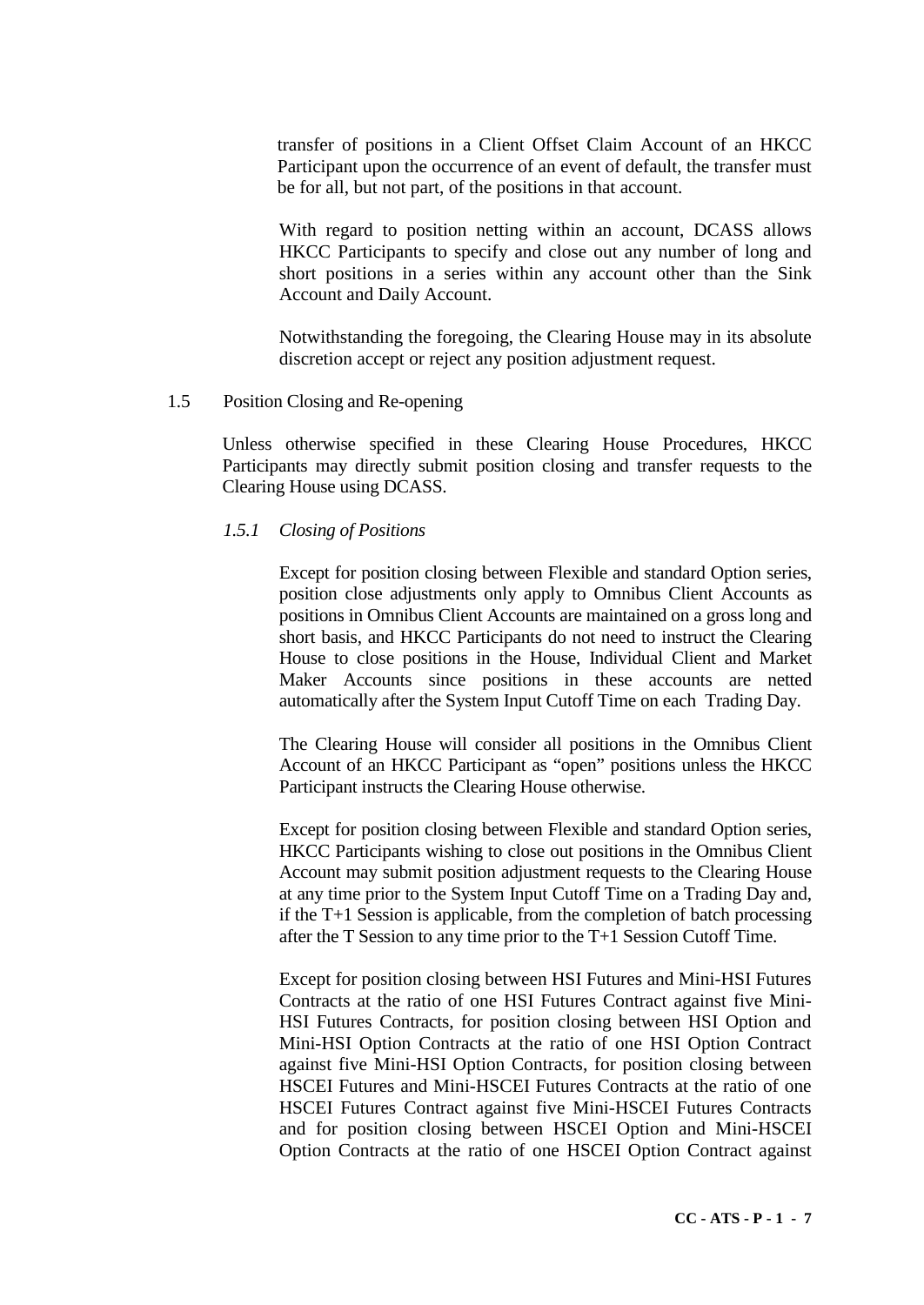five Mini-HSCEI Option Contracts, the closing of positions may only be effected in respect of positions of the same Contract.

Notwithstanding the foregoing, the Clearing House reserves the right to accept or reject any request at any time at its sole discretion.

### *1.5.2 Re-Opening of Positions*

HKCC Participants wishing to re-open positions must submit position re-opening requests to the Clearing House using DCASS no later than such deadline as may be prescribed by the Clearing House from time to time, except for re-opening requests relating to:

- (i) positions previously closed under position closing between Flexible and standard Option series; and
- (ii) positions previously closed by any trade adjustment or position transfer by an HKCC Participant,

which must be made by the HKCC Participant completing and submitting to the Clearing House the relevant form available from the HKEX website or such other channels as HKCC may from time to time notify HKCC Participants no later than such deadlines as may be prescribed by the Clearing House from time to time and stated in the form.

Any position re-opening requests submitted to the Clearing House using DCASS or the relevant form will become effective when such request has been accepted by the Clearing House. Any position reopening request which is rejected by the Clearing House will remain as closed.

Each HKCC Participant making a position re-opening request shall provide to the Clearing House such information as it may require relating to the position re-opening, including the reason therefor.

Notwithstanding the foregoing, the Clearing House reserves the right to accept or reject any request at any time at its sole discretion.

#### *1.5.3 (deleted)*

#### *1.5.4 Claiming Client Offset Positions*

Only positions in the Omnibus Client Account are eligible for offset claim because positions in this account are maintained on a gross long and short basis. HKCC Participants do not need to instruct the Clearing House to claim margin offset for positions in the House Account,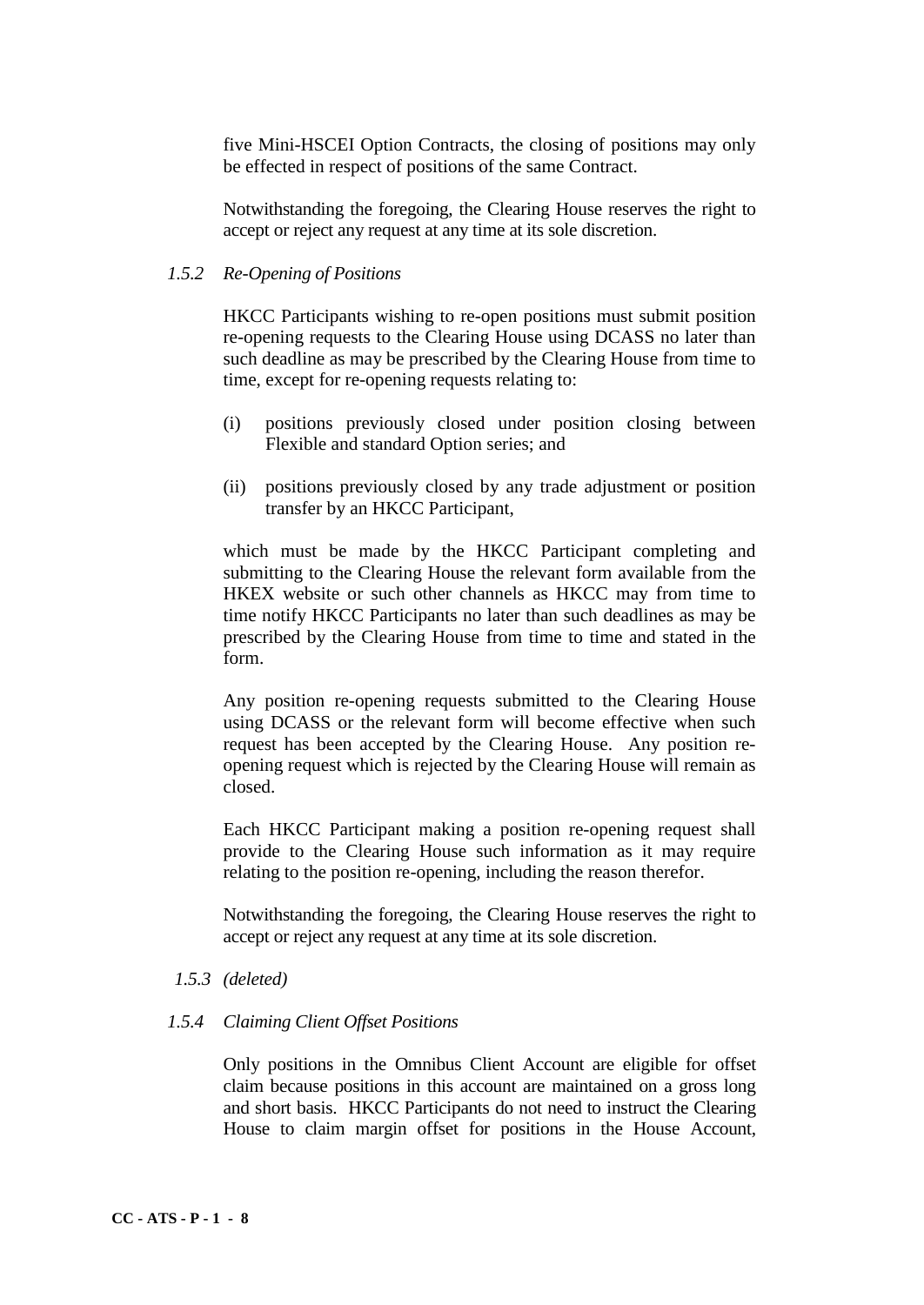Individual Client Accounts or Market Maker Accounts since positions in these accounts are margined on a net basis automatically.

HKCC Participants wishing to claim margin offset for positions in their Omnibus Client Accounts that are of an offset nature must request the Clearing House to open a Client Offset Claim Account for such purpose (please refer to section 1.2). HKCC Participants will have to transfer such eligible positions from the Omnibus Client Account to the Client Offset Claim Account. Positions in each portfolio for offset claim must belong to the same Client. Positions in the Client Offset Claim Account are maintained on a gross basis but margined on a net basis (please refer to section 2.2.6.3). An HKCC Participant may submit such position transfer requests to the Clearing House at any time prior to the System Input Cutoff Time on a Trading Day and, if the T+1 Session is applicable, from the completion of batch processing after the T Session to any time prior to the T+1 Session Cutoff Time.

All claimed positions in the Client Offset Claim Account will be carried forward to the next Trading Day unless otherwise instructed by HKCC Participants. HKCC Participants wishing to adjust the claimed positions in the Client Offset Claim Account may have to effect position transfer between the Client Offset Claim Account and the Omnibus Client Account by submitting such requests to the Clearing House at any time prior to the System Input Cutoff Time on the same Trading Day or, if the T+1 Session is applicable, from the completion of batch processing after the  $T$  Session to any time prior to the  $T+1$ Session Cutoff Time.

If any positions transferred into the Client Offset Claim Account are, or are believed by the Clearing House to be, ineligible for offset claim, the Clearing House may in its absolute discretion, without prior notice to the HKCC Participant, disallow the margin offset and impose such additional margin on such positions as HKCC shall consider appropriate, transfer such positions from the Client Offset Claim Account to the Omnibus Client Account, and/or suspend or terminate the use by the HKCC Participant of the Client Offset Claim Account. No action shall lie against and no liability of whatsoever nature and howsoever arising, whether in contract, tort or otherwise, shall be incurred by the Clearing House directly or indirectly in connection with effecting the transfer of any positions from, or suspending or terminating the use by an HKCC Participant of, any Client Offset Claim Account. Any incorrect recording or transfer of positions in or to the Client Offset Claim Account may also result in disciplinary action being taken against the HKCC Participant.